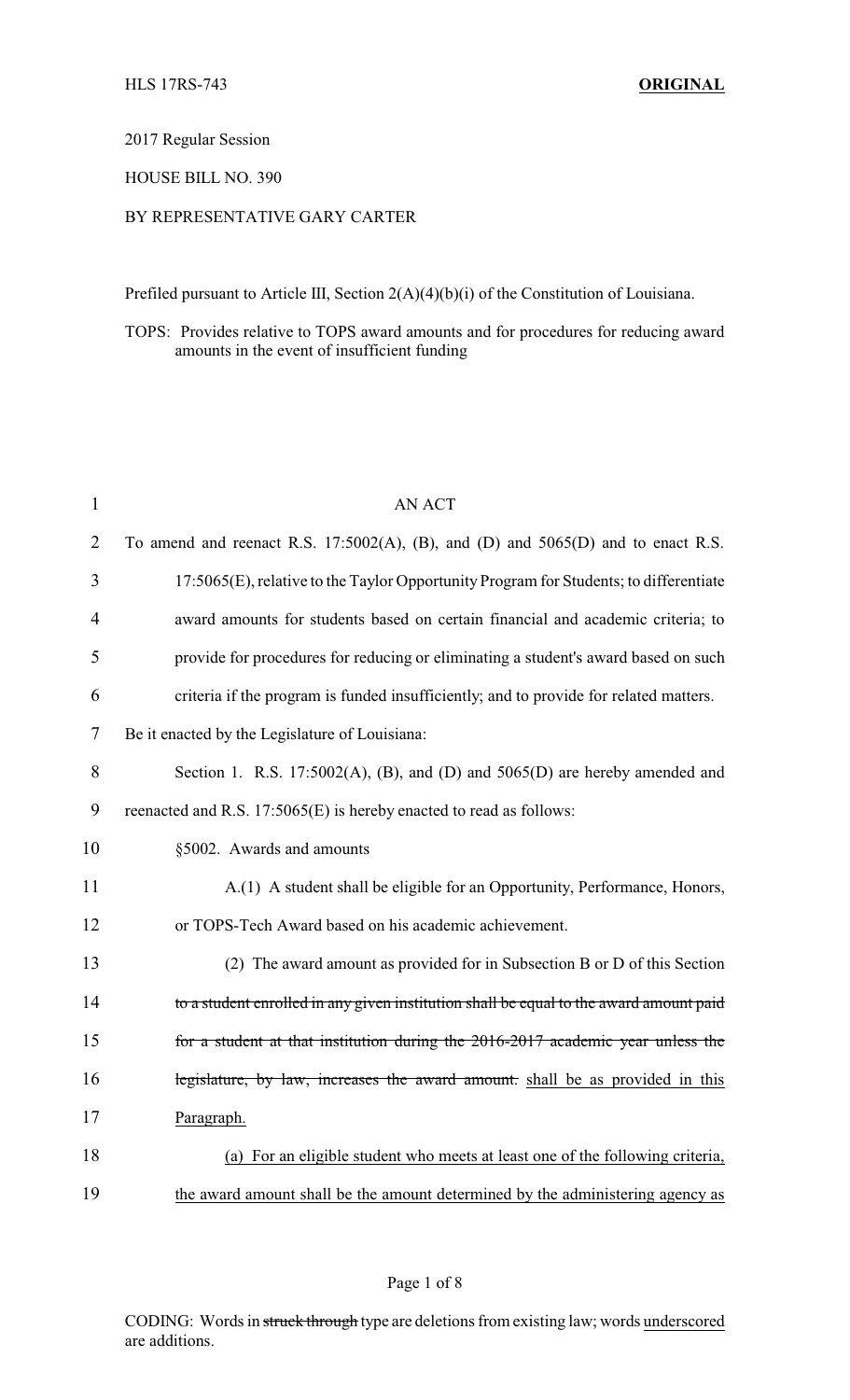| $\mathbf{1}$   | applicable to students who meet one of the following criteria attending the applicable  |
|----------------|-----------------------------------------------------------------------------------------|
| $\overline{2}$ | type of institution as provided in Subsections B and D of this Section:                 |
| 3              | The student's expected family contribution is no greater than twice the<br>(i)          |
| 4              | amount necessary to be eligible for a federal Pell Grant.                               |
| 5              | The student has earned a composite score on the 1990 version of the<br>(i)              |
| 6              | ACT of thirty or higher or an equivalent concordant value on any enhanced or            |
| 7              | revised version of such test or on the SAT.                                             |
| 8              | (b) For all other eligible students, the award amount shall be the amount               |
| 9              | determined by the administering agency as applicable to all other eligible students     |
| 10             | attending the applicable type of institution as provided in Subsections B and D of this |
| 11             | Section for the 2017-2018 academic year.                                                |
| 12             | B. Any Subject to the limitation in Paragraph $(A)(2)(b)$ of this Section, a            |
| 13             | student who is eligible for an Opportunity, Performance, or Honors Award pursuant       |
| 14             | to this Chapter and who has enrolled:                                                   |
| 15             | (1) In any public college or university in this state, shall be awarded by the          |
| 16             | state an amount determined by the administering agency to equal the tuition charged     |
| 17             | by the public college or university during the 2016-2017 academic year                  |
| 18             | (2) At any regionally accredited independent college or university in the state         |
| 19             | which is a member of the Louisiana Association of Independent Colleges and              |
| 20             | Universities to pursue an academic undergraduate degree, shall be awarded by the        |
| 21             | state an amount to be determined by the administering agency to equal the weighted      |
| 22             | average of amounts paid under this Section for students attending public colleges and   |
| 23             | universities that offer academic undergraduate degrees at the baccalaureate level       |
| 24             | during the 2016-2017 academic year.                                                     |
| 25             | (3) In a school that has a valid and current certificate of registration issued         |
| 26             | by the Louisiana State Board of Cosmetology in accordance with law and that is          |
| 27             | accredited by an accrediting organization recognized by the United States               |
| 28             | Department of Education or in any proprietary school that has a valid and current       |
| 29             | license issued by the Board of Regents in accordance with law and that is accredited    |
|                |                                                                                         |

# Page 2 of 8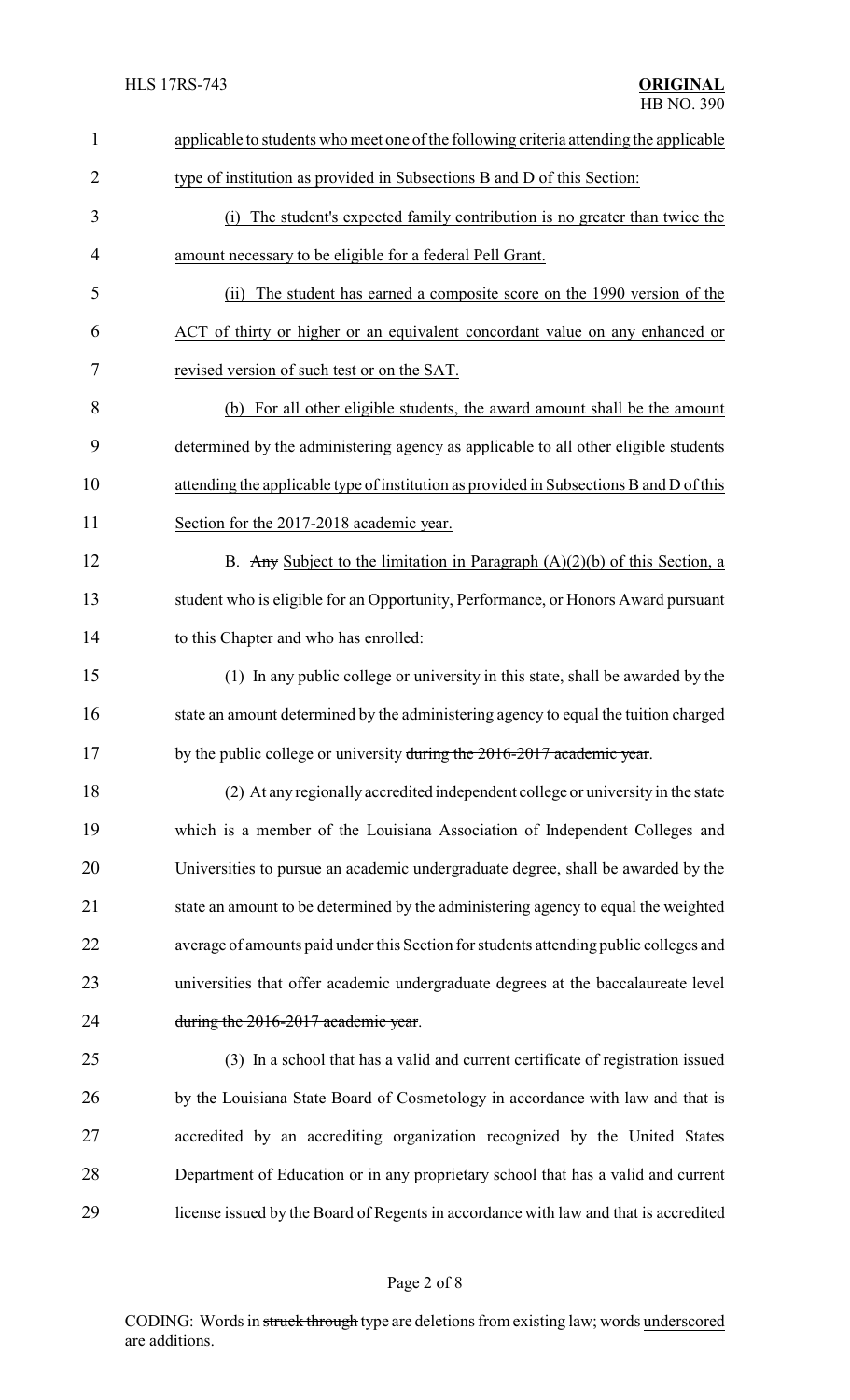by an accrediting organization recognized by the United States Department of Education, shall be awarded by the state an amount determined by the administering 3 agency to equal the weighted average of amounts paid under this Section for students 4 attending public colleges and universities during the 2016-2017 academic year and who are enrolled in the permitted skill or occupational training, as maybe applicable. (4) In an out-of-state college or university that is specifically designed to accommodate deaf and hard-of-hearing students under R.S. 17:5027(C), shall be awarded an amount determined by the administering agency to equal the weighted 9 average of amounts paid under this Section for students attending Louisiana public 10 colleges and universities that offer academic undergraduate degrees during the 2016-11 2017 academic year. **\*** \* \* \* D.(1) Except as otherwise provided in this Subsection and subject to the 14 limitation in Paragraph (A)(2) of this Section, a student who is eligible for a TOPS-Tech Award pursuant to this Chapter and who is enrolled: (a) In an eligible public college or university that does not offer an academic undergraduate degree at the baccalaureate level in those associate's degree or other shorter-term training and education programs that are aligned to state workforce priorities as determined by the Board of Regents and the Louisiana Workforce Investment Council shall be awarded by the state an amount determined by the 21 administering agency to equal the tuition charged by the college or university during 22 the 2016-2017 academic year. If the Board of Regents and the Louisiana Workforce Investment Council determine that a program is no longer aligned with those priorities, an otherwise eligible student who had previously received an award and enrolled in that program may continue to use the award. (b) In an eligible college or university other than as provided for in

 Subparagraph (a) of this Paragraph in those associate's degree or other shorter-term training education programs that are aligned to state workforce priorities as determined by the Board of Regents and the Louisiana Workforce Investment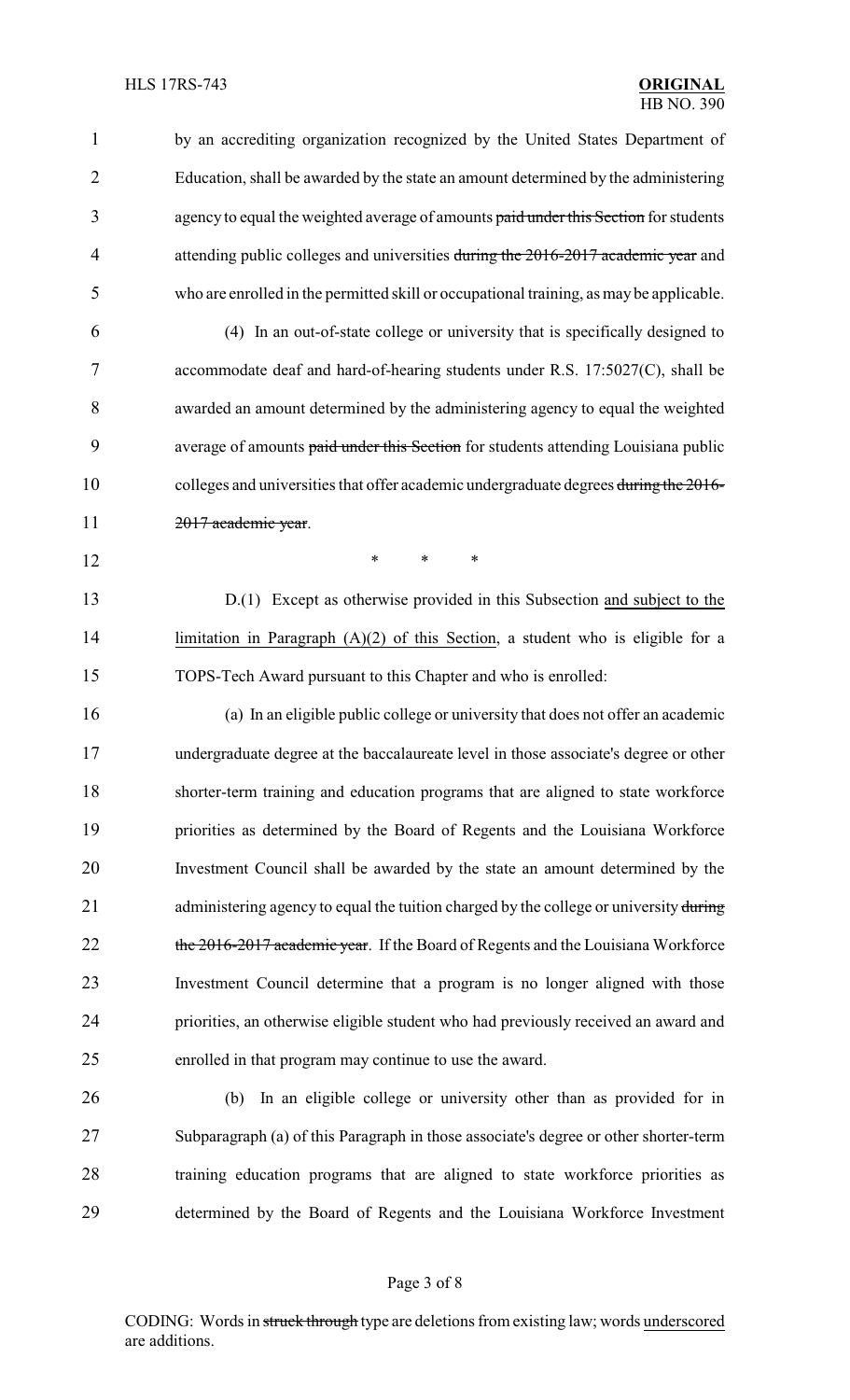Council shall be awarded by the state an amount determined by the administering 2 agency to equal the weighted average of amounts paid to for students attending an eligible public college or university that does not offer an academic undergraduate 4 degree at the baccalaureate level during the 2016-2017 academic year. If the Board of Regents and the Louisiana Workforce Investment Council determine that a program is no longer aligned with those priorities, an otherwise eligible student who had previously received an award and enrolled in that program may continue to use the award.

 (2) A student who graduated prior to the 2016-2017 school year, who is eligible for a TOPS-Tech Award pursuant to this Chapter, and who is enrolled:

(a) In an eligible college or university that does not offer an academic

 undergraduate degree at the baccalaureate level shall be awarded by the state an amount determined by the administering agency to equal the tuition charged by the 14 college or university during the 2016-2017 academic year.

 (b) In an eligible college or university other than as provided for in Subparagraph (a) of this Paragraph shall be awarded by the state an amount determined by the administering agency to equal the weighted average of amounts **paid to for students attending an eligible public college or university that does not** 19 offer an academic undergraduate degree at the baccalaureate level during the 2016-2017 academic year.

- 21 \* \* \* \*
- §5065. Funding
- **\*** \* \* \*

24 D.(1) In the event If the legislature appropriates insufficient money to fully fund all awards made to students qualifying under the provisions of this Chapter, the administering agency shall:

 (1) equitably Eliminate awards for certain students or equitably reduce the 28 amount of the program award for each qualifying student certain students by an 29 equal percentage on a pro rata basis, as provided in this Subsection, so that every

CODING: Words in struck through type are deletions from existing law; words underscored are additions.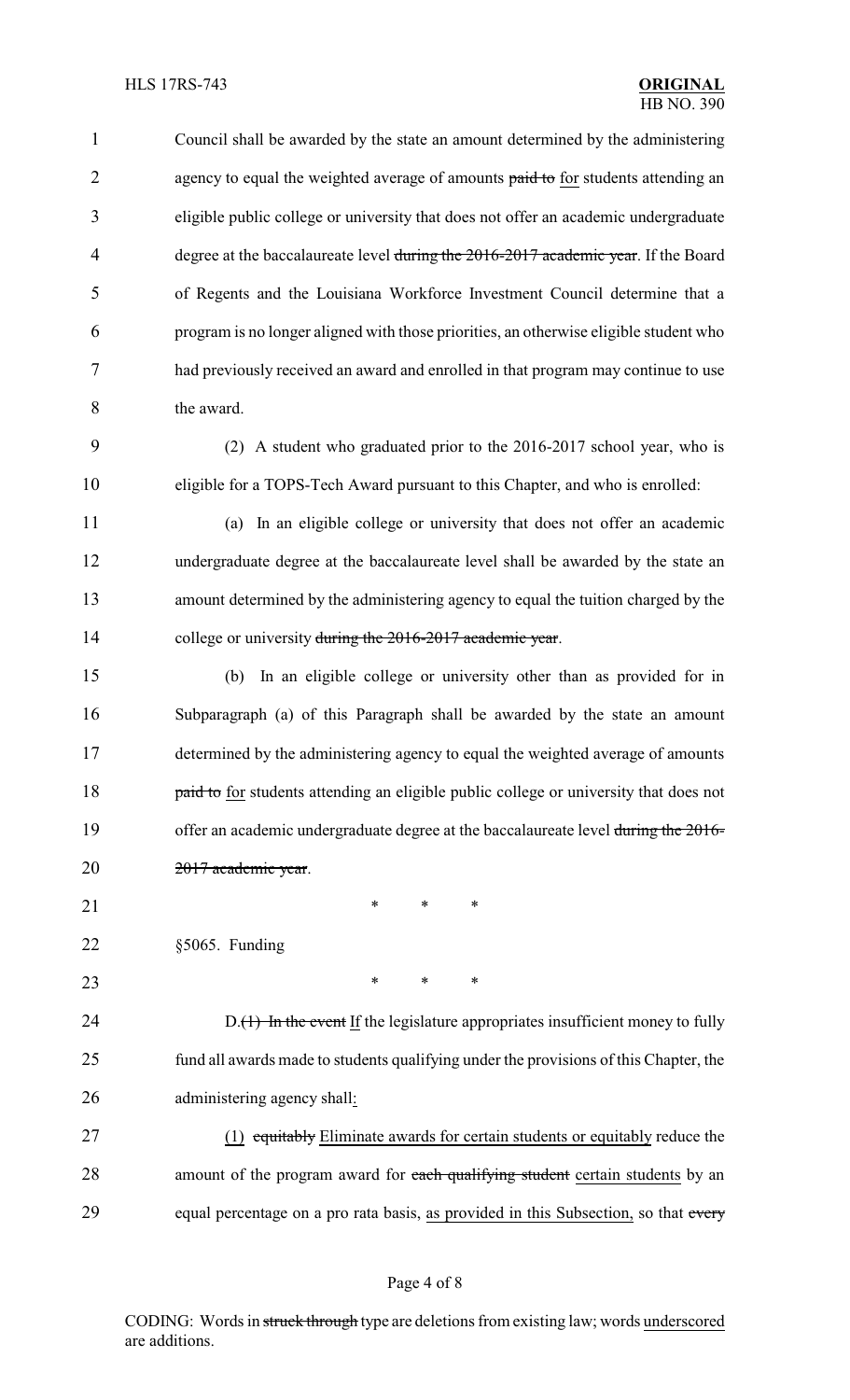| $\mathbf{1}$   | student receives the award for which he qualifies and the total amount of all awards               |
|----------------|----------------------------------------------------------------------------------------------------|
| $\overline{2}$ | in any award year does not exceed the funds available to the agency for this purpose,              |
| 3              | either from legislative appropriation or other sources of funding. Such elimination                |
| 4              | or reduction shall also apply, in like manner, to any additional amount awarded to                 |
| 5              | a student as provided in R.S. 17:5002(C), referred to in this Subsection as a                      |
| 6              | "stipend".                                                                                         |
| 7              | Identify each qualifying student who meets at least one of the following<br>(2)                    |
| 8              | criteria, each of whom is deemed an "identified student" for purposes of this                      |
| 9              | Subsection:                                                                                        |
| 10             | (a) His expected family contribution is no greater than twice the amount                           |
| 11             | necessary to be eligible for a federal Pell Grant.                                                 |
| 12             | (b) He earned a composite score on the 1990 version of the ACT of thirty or                        |
| 13             | higher or an equivalent concordant value on any enhanced or revised version of such                |
| 14             | test or on the SAT.                                                                                |
| 15             | Determine whether funds are sufficient to fully fund the award and<br>(3)                          |
| 16             | stipend, if applicable, of each identified student. The administering agency shall take            |
| 17             | the following actions based on this determination:                                                 |
| 18             | (a) If funds are sufficient, the administering agency shall fully fund the                         |
| 19             | award and stipend, if applicable, of each identified student and subject the awards                |
| 20             | of other qualifying students to the pro rata cut as provided in Paragraph (1) of this              |
| 21             | Subsection.                                                                                        |
| 22             | (b) If funds are not sufficient, the administering agency shall subject the                        |
| 23             | award of each identified student to the pro rata cut as provided in Paragraph (1) of               |
| 24             | this Subsection and shall not fund the awards or stipends of other qualifying students.            |
| 25             | $\left(\frac{2}{2}\right)E$ . If awards are reduced or eliminated pursuant to Subsection D of this |
| 26             | Section:                                                                                           |
| 27             | (1) If a student's award amount is less than the tuition established for the                       |
| 28             | <b>public</b> postsecondary institution in which he is enrolled, the institution may bill the      |
| 29             | student for the difference between the student's award amount and the tuition                      |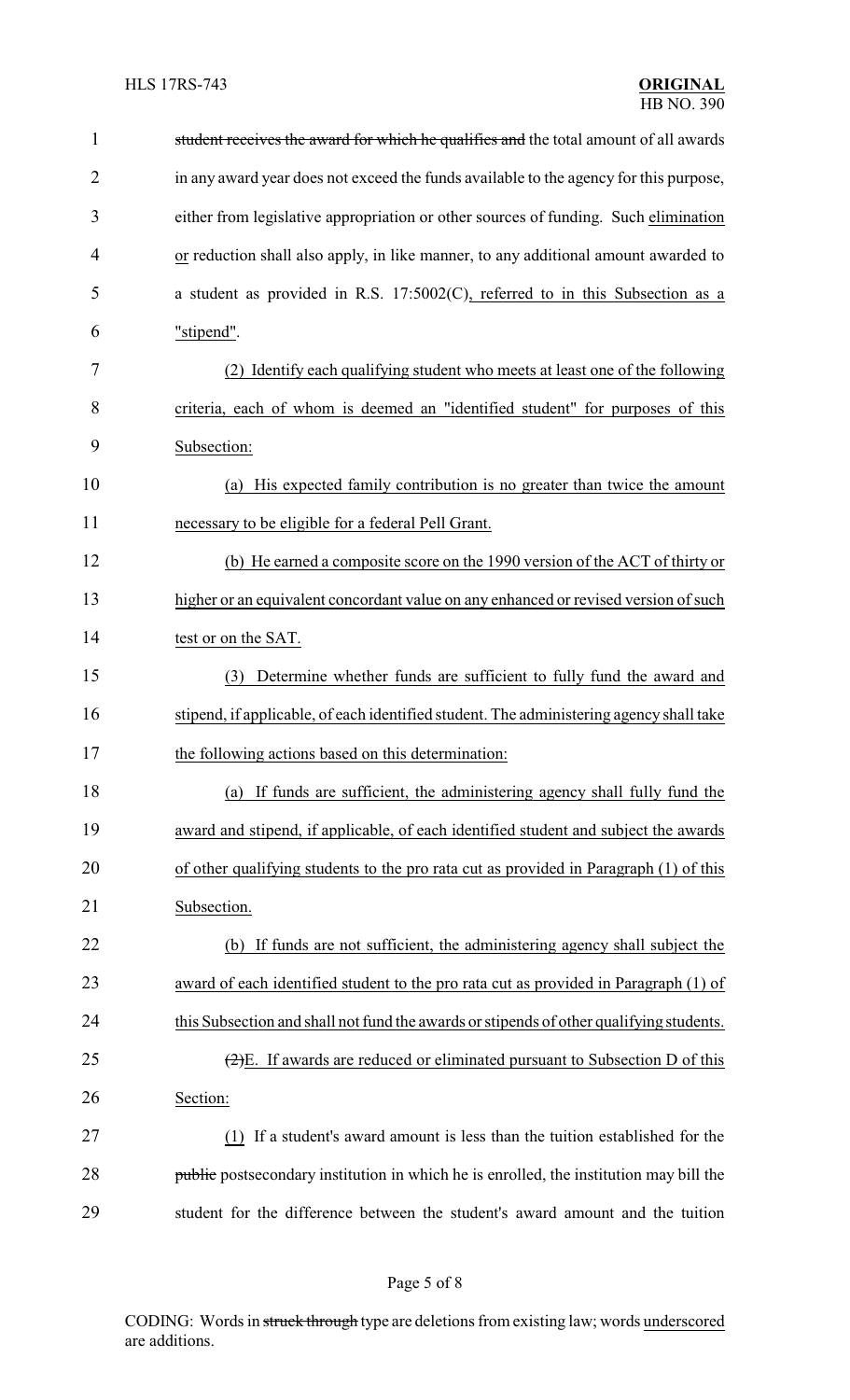1 established for the institution, unless the institution grants a tuition waiver to the 2 student.

 $\left(\frac{3}{2}\right)$  A student whose award is reduced <u>or eliminated pursuant to this</u> 4 Section shall not be required to accept payment of his award or to enroll or maintain continuous enrollment in an eligible college or university during the time period for which there is a funding shortfall and may defer acceptance of his award benefits. If a student opts to defer acceptance of his award payment pursuant to this Paragraph, all of the following shall apply:

9 (a) The student, upon enrollment or re-enrollment in an eligible college or 10 university, shall be eligible to receive all applicable award benefits for anyremaining 11 semester or semesters, or the equivalent thereof, of his unused eligibility.

12 (b) The student shall meet all academic and other eligibility requirements 13 provided by this Chapter and by rule of the administering agency, except as 14 otherwise provided in this Subsection.

 (c) The student shall exhaust all unused award eligibility within five years 16 of the initial reduction or elimination of his award pursuant to this Section, provided 17 that if. If the student requests and is granted an exception for cause to the requirement to enroll or to maintain continuous enrollment in an eligible college or university, the time period within which the student must exhaust his eligibility for his award shall be extended by the amount of time for which he was granted an exception.

### DIGEST

The digest printed below was prepared by House Legislative Services. It constitutes no part of the legislative instrument. The keyword, one-liner, abstract, and digest do not constitute part of the law or proof or indicia of legislative intent. [R.S. 1:13(B) and 24:177(E)]

HB 390 Original 2017 Regular Session Gary Carter

**Abstract:** Sets future TOPS award amounts at the level of 2017-2018 academic year award amounts but provides that this limit does not apply to students meeting certain financial or academic criteria; in the event of a funding shortfall, provides procedures for reducing or eliminating awards based on such criteria.

### Page 6 of 8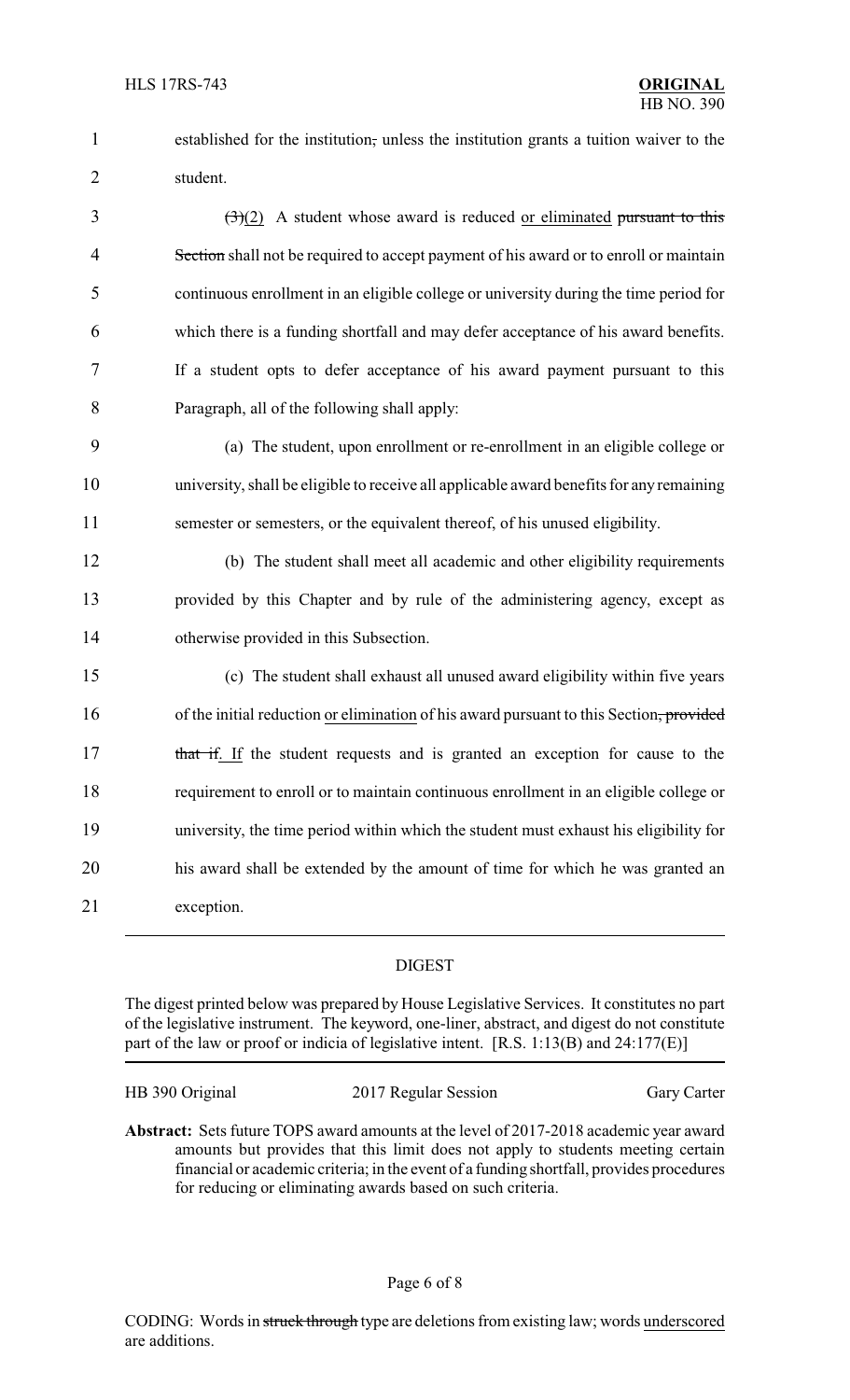## **Taylor Opportunity Program for Students (TOPS), Generally**

Present law provides for the Taylor Opportunity Program for Students (TOPS) as a program of merit scholarships for students attending certain postsecondaryeducation institutions who meet certain academic and other qualifications. Provides for Opportunity, Performance and Honors Awards (eight semesters) and TOPS-Tech Awards (two years).

### **Establishment of Baseline Award Amounts**

Present law provides award amounts for Opportunity, Performance, and Honors awards:

| <b>Opportunity, Performance, or Honors Award</b>                                                    |                                                                                                                                                 |  |  |
|-----------------------------------------------------------------------------------------------------|-------------------------------------------------------------------------------------------------------------------------------------------------|--|--|
| <b>Institution Type</b>                                                                             | <b>Award Amount</b>                                                                                                                             |  |  |
| La. public college or university                                                                    | Tuition charged by institution                                                                                                                  |  |  |
| La. nonpublic college or university                                                                 | Weighted average of amounts paid for<br>students attending La. public colleges and<br>universities that offer academic<br>baccalaureate degrees |  |  |
| Out-of-state college or university<br>designed to accommodate deaf and hard-<br>of-hearing students | Weighted average of amounts paid for<br>students attending La. public colleges and<br>universities that offer academic<br>undergraduate degrees |  |  |
| Licensed cosmetology and proprietary<br>schools                                                     | Weighted average of amounts paid for<br>students attending public colleges and<br>universities for skill or occupational<br>training            |  |  |

Present law provides for award amounts for a TOPS-Tech award:

| <b>TOPS-Tech Award</b>                                                                                             |                                                                                                                                                                |  |  |
|--------------------------------------------------------------------------------------------------------------------|----------------------------------------------------------------------------------------------------------------------------------------------------------------|--|--|
| <b>Institution Type</b>                                                                                            | <b>Award Amount</b>                                                                                                                                            |  |  |
| Public college or university that does not<br>offer an academic undergraduate degree<br>at the baccalaureate level | Tuition charged by institution                                                                                                                                 |  |  |
| Other eligible college or university                                                                               | Weighted average of amounts paid for<br>students attending an eligible public<br>college or university that does not offer<br>an academic baccalaureate degree |  |  |

Present law "decouples" TOPS award amounts from future tuition increases by fixing the award amount for a given institution at the award amount *paid* for a student at that institution during the 2016-2017 academic year. (A pro rata cut reduced the awards for all students for the 2016-2017 academic year pursuant to present law; thus, the award amount *paid* during such academic year was a reduced amount.)

Proposed law does the following:

(1) "Recouples" TOPS awards to future tuition amounts for students whose expected family contribution (EFC) is no greater than twice the amount necessary to qualify for a Pell Grant or whose ACT score is 30 or higher.